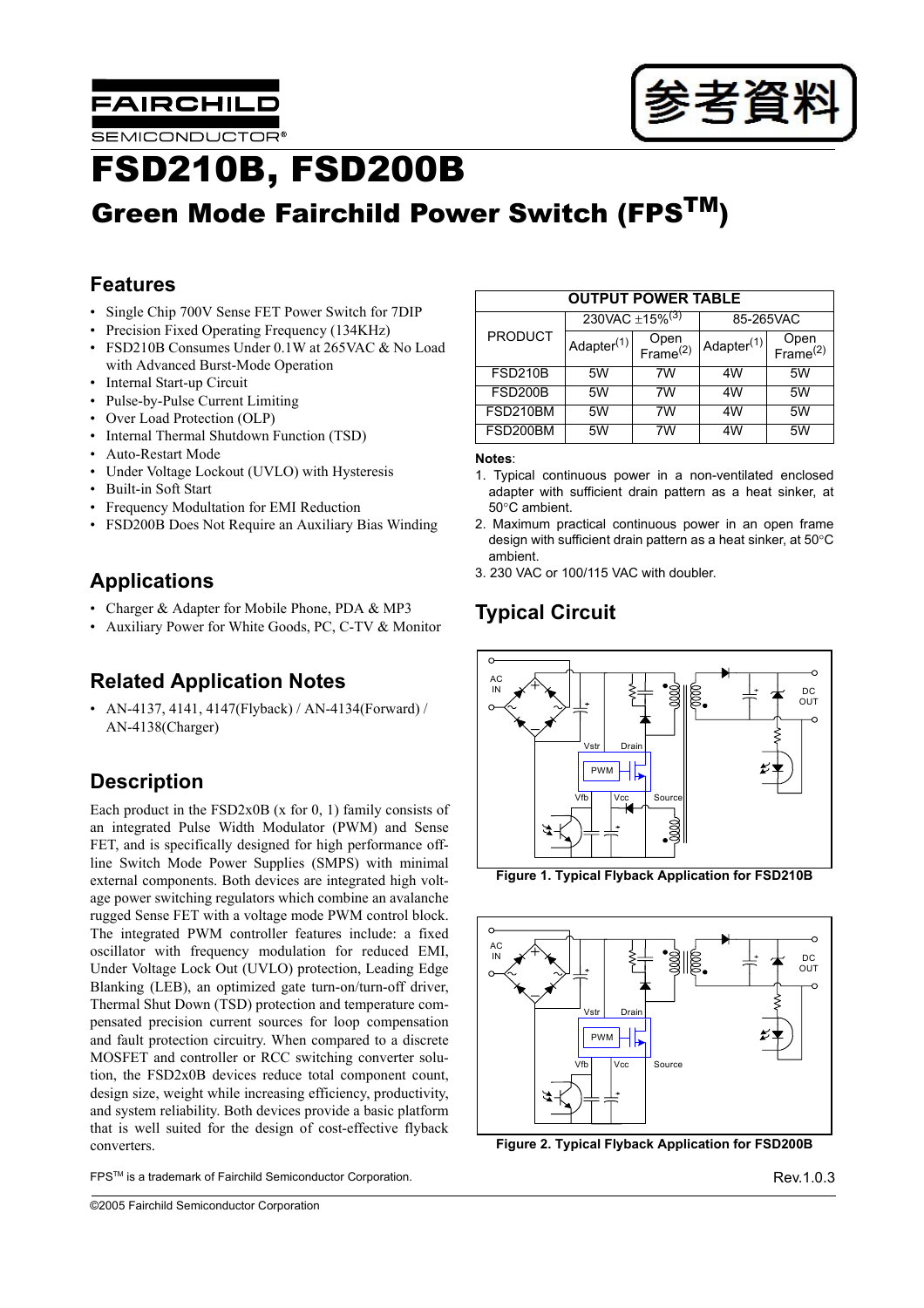## **Internal Block Diagram**



**Figure 3. Functional Block Diagram of FSD210B**



**Figure 4. Functional Block Diagram of FSD200B**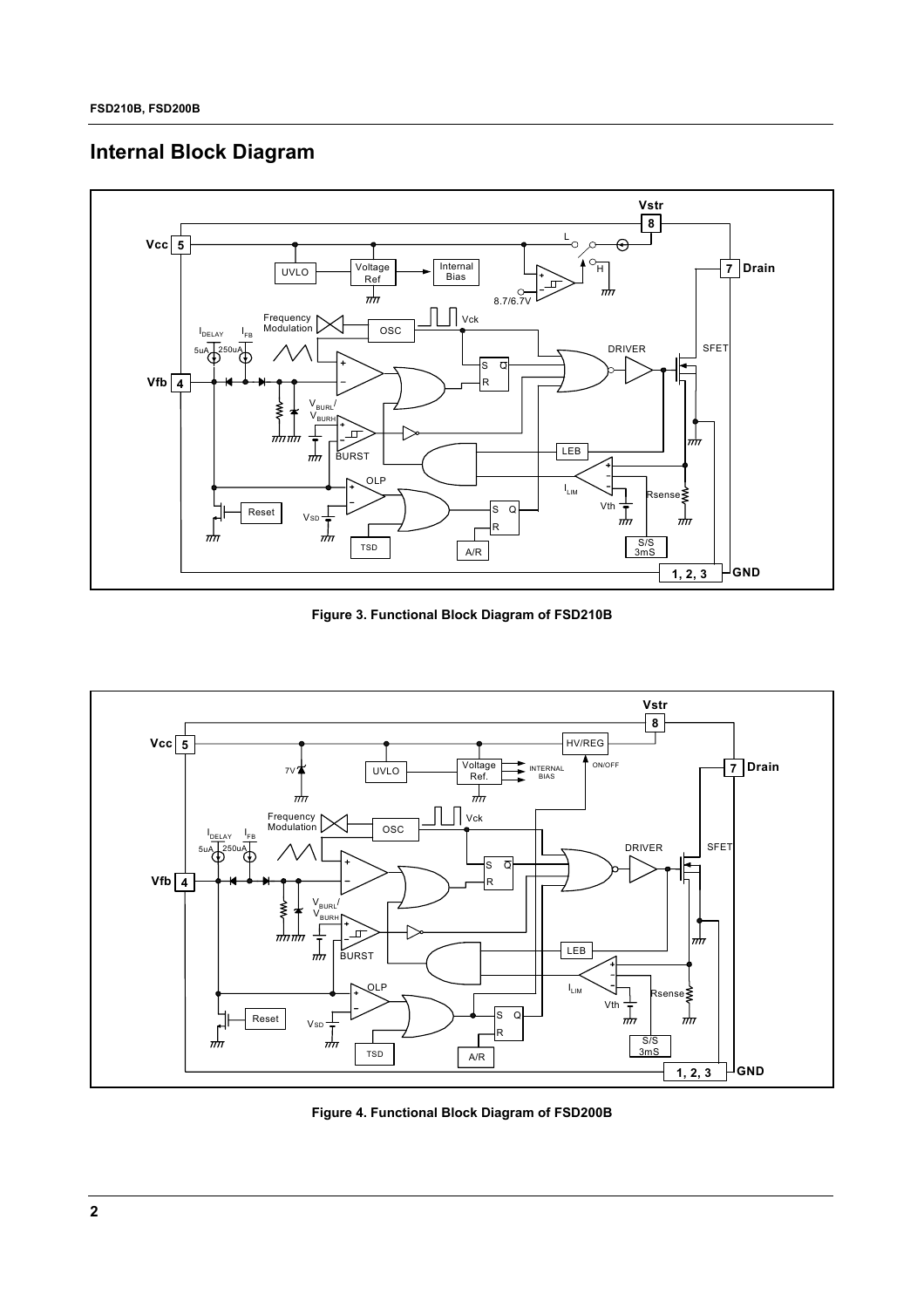# **Pin Definitions**

| <b>Pin Number</b> | <b>Pin Name</b> | <b>Pin Function Description</b>                                                                                                                                                                                                                                                                                                                                                                                                                                                                                                                                                                                                                                                                                                                                      |
|-------------------|-----------------|----------------------------------------------------------------------------------------------------------------------------------------------------------------------------------------------------------------------------------------------------------------------------------------------------------------------------------------------------------------------------------------------------------------------------------------------------------------------------------------------------------------------------------------------------------------------------------------------------------------------------------------------------------------------------------------------------------------------------------------------------------------------|
| 1, 2, 3           | <b>GND</b>      | Sense FET source terminal on primary side and internal control ground.                                                                                                                                                                                                                                                                                                                                                                                                                                                                                                                                                                                                                                                                                               |
| 4                 | Vfb             | The feedback voltage pin is the inverting input to the PWM comparator and<br>it has a normal input level between 0.5V and 2.5V. It has a 0.25mA current<br>source connected internally while a capacitor and optocoupler are typically<br>connected externally. A feedback voltage of 4.5V triggers over load protec-<br>tion (OLP). There is a time delay while charging external capacitor Cfb from<br>3V to 4.5V using an internal 5uA current source. This time delay prevents<br>false triggering under transient conditions, but still allows the protection<br>mechanism to operate under true overload conditions.                                                                                                                                           |
| 5                 | Vcc             | <fsd210b><br/>Positive supply voltage input. Although connected to an auxiliary transform-<br/>er winding, current is supplied from pin 8 (Vstr) via an internal switch during<br/>startup (see Internal Block Diagram section). It is not until Vcc reaches the<br/>UVLO upper threshold (8.7V) that the internal start-up switch opens and de-<br/>vice power is supplied via the auxiliary transformer winding.<br/><fsd200b><br/>This pin is connected to a storage capacitor. A high voltage regulator laid be-<br/>tween pin 8 (Vstr) and this pin, provides supply voltage to the device during<br/>startup and normal operation. The FSD200B eliminates the need for an aux-<br/>iliary bias winding and associated external components.</fsd200b></fsd210b> |
| 7                 | Drain           | The drain pins are designed to connect directly to the primary lead of the<br>transformer and are capable of switching a maximum of 700V for 7DIP and<br>670V for 7LSOP. Minimizing the length of the trace connecting these pins to<br>the transformer will decrease leakage inductance.                                                                                                                                                                                                                                                                                                                                                                                                                                                                            |
| 8                 | Vstr            | This pin connects directly to the rectified AC line voltage source for both the<br>FSD200B and FSD210B.<br>For the FSD210B, at start up the internal switch supplies internal bias and<br>charges an external storage capacitor placed between the Vcc pin and<br>ground. Once the Vcc reaches 8.7V, the internal switch is opened.<br>For the FSD200B, an internal high voltage regulator provides constant sup-<br>ply voltage.                                                                                                                                                                                                                                                                                                                                    |

# **Pin Configuration**



**Figure 5. Pin Configuration (Top View)**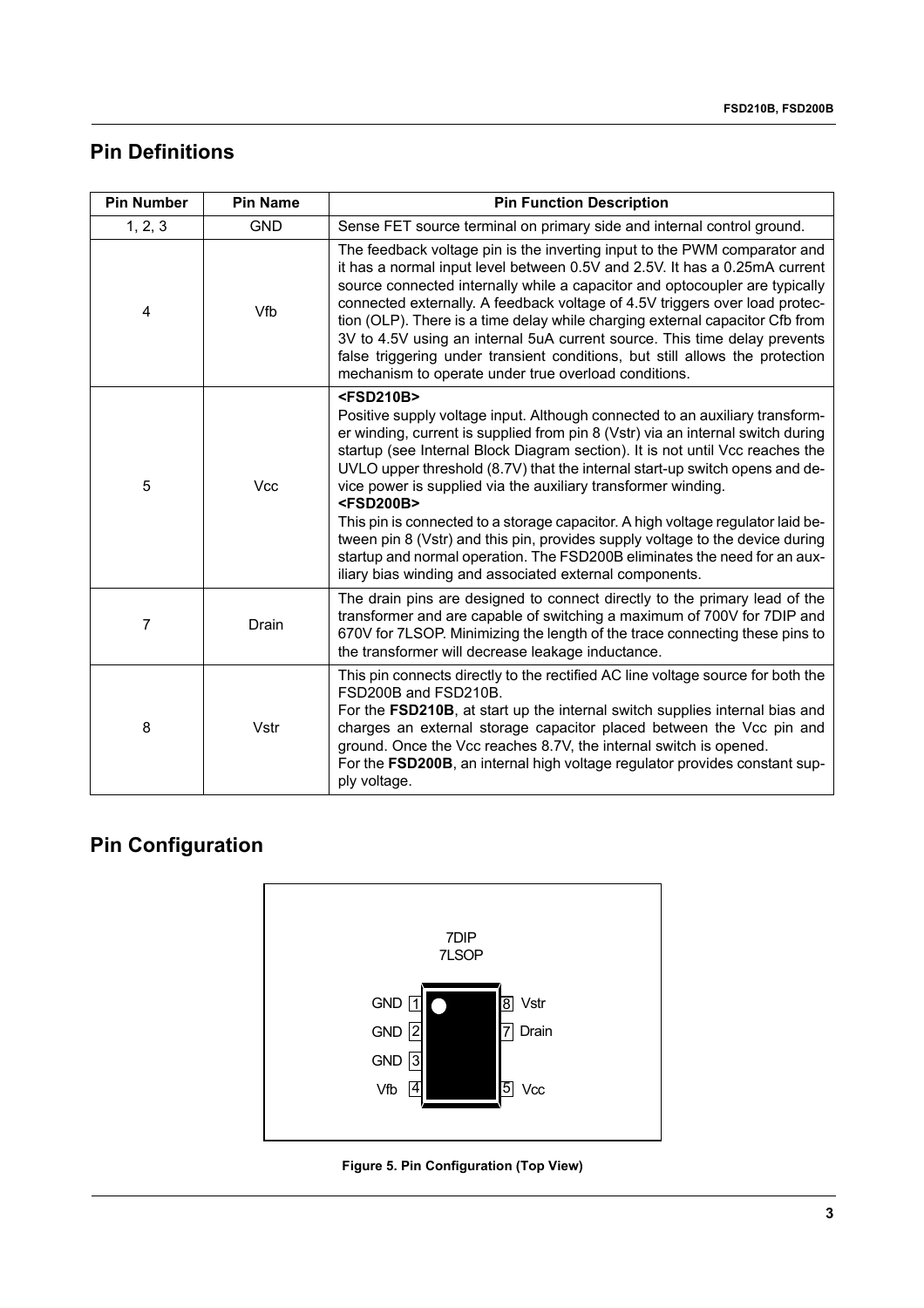### **Absolute Maximum Ratings**

(Ta=25°C, unless otherwise specified)

| <b>Characteristic</b>                 |                | Symbol                | Value              | Unit        |
|---------------------------------------|----------------|-----------------------|--------------------|-------------|
| Drain Pin Voltage                     |                | <b>VDRAIN</b>         | 700                | V           |
| Vstr Pin Voltage                      | 7DIP           | <b>VSTR</b>           | 700                | v           |
| <b>Total Power Dissipation</b>        |                | P <sub>D</sub>        | 1.68               | W           |
| Drain Pin Voltage                     |                | <b>VDRAIN</b>         | 670                | V           |
| Vstr Pin Voltage                      | 7LSOP          | <b>VSTR</b>           | 670                | $\vee$      |
| <b>Total Power Dissipation</b>        |                | P <sub>D</sub>        | 1.45               | W           |
| <b>Supply Voltage</b>                 | <b>FSD200B</b> | <b>V<sub>CC</sub></b> | 10                 | V           |
| Feedback Voltage Range                |                | <b>VFB</b>            | $-0.3$ to $VCC$    | V           |
| Supply Voltage                        | <b>FSD210B</b> | <b>V<sub>CC</sub></b> | 20                 | V           |
| Feedback Voltage Range                |                | <b>VFB</b>            | -0.3 to VSTOP      | V           |
| <b>Operating Junction Temperature</b> |                | TJ                    | Internally limited | $^{\circ}C$ |
| <b>Operating Ambient Temperature</b>  |                | Tд                    | $-25$ to $+85$     | $^{\circ}C$ |
| Storage Temperature                   |                | <b>TSTG</b>           | $-55$ to $+150$    | $^{\circ}C$ |

### **Thermal Impedance**

(Ta=25°C, unless otherwise specified)

| <b>Parameter</b>                           | Symbol                     | <b>Value</b> | Unit               |
|--------------------------------------------|----------------------------|--------------|--------------------|
| 7DIP                                       |                            |              |                    |
| Junction-to-Ambient Thermal <sup>(1)</sup> | $\theta$ JA <sup>(3)</sup> | 74.07        | $\degree$ C/W      |
|                                            | $\theta$ JA <sup>(4)</sup> | 60.44        | $\degree$ C/W      |
| Junction-to-Case Thermal <sup>(2)</sup>    | $\theta$ JC                | 22.00        | $\rm ^{\circ}$ C/W |
| 7LSOP                                      |                            |              |                    |
| Junction-to-Ambient Thermal <sup>(1)</sup> | $\theta$ JA <sup>(5)</sup> | 86.02        | $\degree$ C/W      |
| Junction-to-Case Thermal <sup>(2)</sup>    | $\theta$ JC                | 27.72        | °C/W               |

**Note:**

1. Free standing with no heatsink. / Measurement Condition : Just before junction temperature TJ enters into OTP.

2. Measured on the DRAIN pin close to plastic interface.

3. Soldered to 100mm2 copper clad.

4. Soldered to 300mm<sup>2</sup> copper clad.

5. Without copper clad.

- all items are tested with the standards JESD 51-2, 51-3 (SOP) and 51-10 (DIP).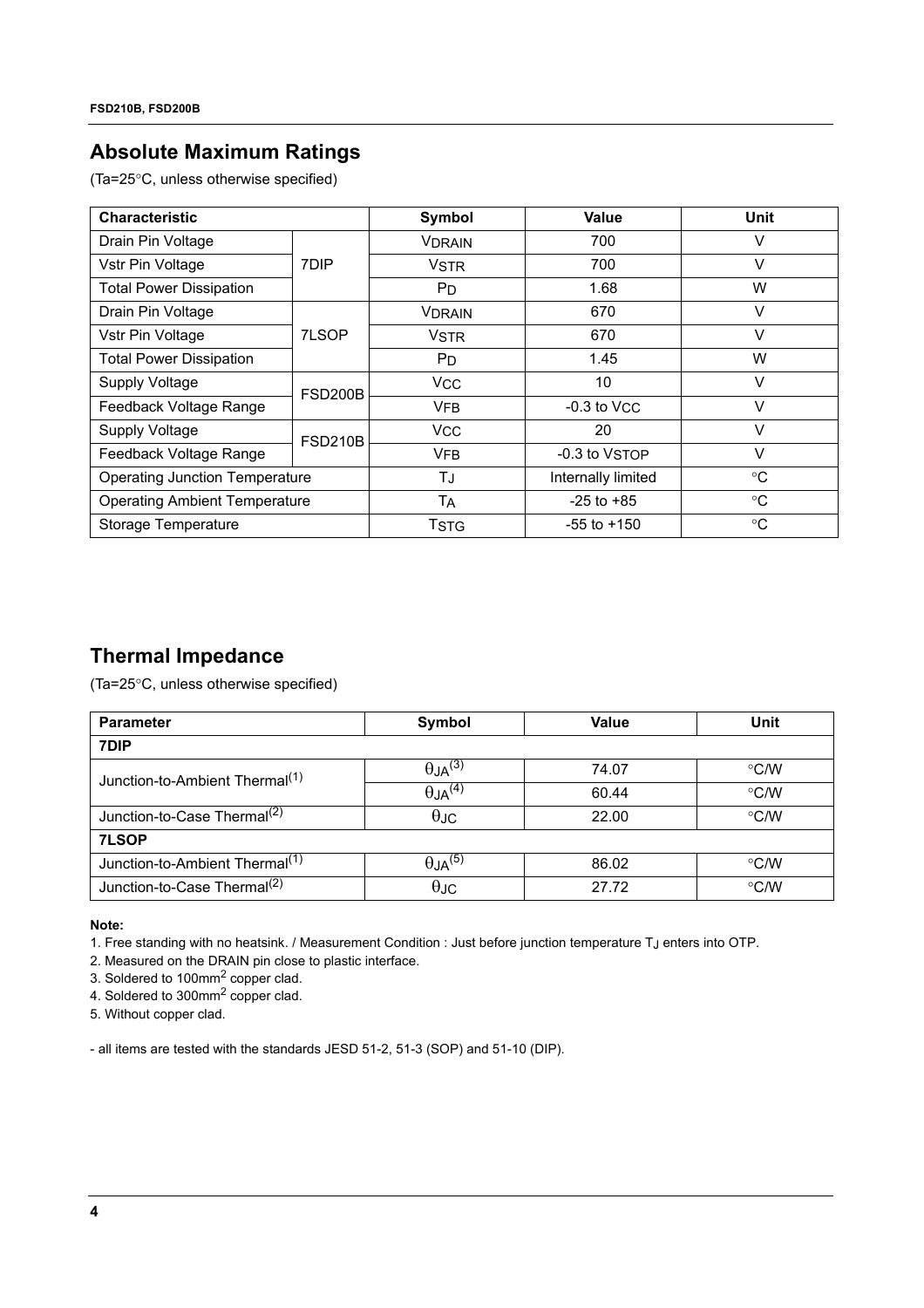### **Electrical Characteristics**

(Ta = 25°C unless otherwise specified)

| <b>Parameter</b>                            | Symbol                | <b>Condition</b>                            | Min.                         | Typ.           | Max.                     | Unit            |  |
|---------------------------------------------|-----------------------|---------------------------------------------|------------------------------|----------------|--------------------------|-----------------|--|
| <b>SENSE FET SECTION</b>                    |                       |                                             |                              |                |                          |                 |  |
| Zero-Gate-Voltage Drain Current             | <b>IDSS</b>           | VDS=560V, VGS=0V                            | $\blacksquare$               | $\blacksquare$ | 100                      | $\mu$ A         |  |
| Drain-Source On-State Resistance            |                       | Tj=25 $\degree$ C, Ip=25mA                  | $\overline{\phantom{a}}$     | 28             | 32                       | $\Omega$        |  |
|                                             | R <sub>DS</sub> (ON)  | Tj=100°C, I <sub>D</sub> =25mA              |                              | 42             | 48                       |                 |  |
| <b>Rise Time</b>                            | tr                    | V <sub>DS</sub> =325V, I <sub>D</sub> =50mA | $\overline{\phantom{a}}$     | 100            | L,                       | ns              |  |
| <b>Fall Time</b>                            | tf                    | VDS=325V, ID=25mA                           | $\overline{\phantom{a}}$     | 50             | $\overline{a}$           | ns              |  |
| <b>CONTROL SECTION</b>                      |                       |                                             |                              |                |                          |                 |  |
| <b>Switching Frequency</b>                  | fosc                  | $Tj = 25^{\circ}C$                          | 126                          | 134            | 142                      | <b>KHz</b>      |  |
| Switching Frequency Modulation Range        | <b>AfMOD</b>          | $Ti=25^{\circ}C$                            |                              | ±4             |                          | KHz             |  |
| Maximum Duty Cycle                          | <b>DMAX</b>           | $VFB = 3.5V$                                | 60                           | 66             | 72                       | $\frac{0}{0}$   |  |
| Minimum Duty Cycle                          | <b>DMIN</b>           | VFB=GND                                     | 0                            | $\mathbf 0$    | $\Omega$                 | $\%$            |  |
| UVLO Threshold Voltage (FSD200B)            | <b>VSTART</b>         |                                             | 6.3                          | $\overline{7}$ | 7.7                      | $\vee$          |  |
|                                             | <b>VSTOP</b>          | After turn on                               | 5.3                          | 6              | 6.7                      | $\vee$          |  |
| UVLO Threshold Voltage (FSD210B)            | <b>VSTART</b>         |                                             | 8.0                          | 8.7            | 9.4                      | $\vee$          |  |
|                                             | <b>VSTOP</b>          | After turn on                               | 6.0                          | 6.7            | 7.4                      | $\vee$          |  |
| <b>Feedback Source Current</b>              | <b>IFB</b>            | VFB=GND                                     | 0.22                         | 0.25           | 0.28                     | mA              |  |
| <b>Internal Soft Start Time</b>             | t <sub>S/S</sub>      |                                             | $\overline{\phantom{a}}$     | 3              | $\overline{\phantom{a}}$ | ms              |  |
| <b>BURST MODE SECTION</b>                   |                       |                                             |                              |                |                          |                 |  |
|                                             | <b>VBURH</b>          | $Tj = 25^{\circ}C$                          | 0.58                         | 0.64           | 0.7                      | $\vee$          |  |
| <b>Burst Mode Voltage</b>                   | <b>VBURL</b>          |                                             | 0.5                          | 0.58           | 0.64                     | $\vee$          |  |
|                                             | VBUR(HYS)             | Hysteresis                                  | $\overline{\phantom{a}}$     | 60             | L,                       | mV              |  |
| <b>PROTECTION SECTION</b>                   |                       |                                             |                              |                |                          |                 |  |
| <b>Peak Current Limit</b>                   | <b>ILIM</b>           | $\Delta i/\Delta t = 150$ mA/us             | 0.275                        | 0.320          | 0.365                    | A               |  |
| Current Limit Delay Time <sup>(1)</sup>     | tCLD                  | $Ti=25^{\circ}C$                            | $\overline{a}$               | 220            |                          | ns              |  |
| Thermal Shutdown Temperature <sup>(1)</sup> | <b>TSD</b>            |                                             | 125                          | 145            | 160                      | $\rm ^{\circ}C$ |  |
| Shutdown Feedback Voltage                   | <b>V<sub>SD</sub></b> |                                             | 4.0                          | 4.5            | 5.0                      | $\vee$          |  |
| Leading Edge Blanking Time <sup>(2)</sup>   | <b>t</b> LEB          |                                             | 200                          |                |                          | ns              |  |
| Shutdown Delay Current                      | <b>IDELAY</b>         | $VFB=4.0V$                                  | 3                            | 5              | $\overline{7}$           | μA              |  |
| <b>TOTAL DEVICE SECTION</b>                 |                       |                                             |                              |                |                          |                 |  |
| Operating Supply Current (FSD200B)          | <b>IOP</b>            | (control part only), VCC=7V                 | $\blacksquare$               | 600            |                          | μA              |  |
| Start-Up Charging Current (FSD200B)         | <b>ICH</b>            | Vcc=0V                                      | $\qquad \qquad \blacksquare$ | $\mathbf{1}$   | 1.2                      | mA              |  |
| Operating Supply Current (FSD210B)          | <b>IOP</b>            | (control part only), V <sub>CC</sub> =11V   | $\overline{\phantom{a}}$     | 700            |                          | μA              |  |
| Start-Up Charging Current (FSD210B)         | <b>ICH</b>            | $VCC = 0V$                                  | $\frac{1}{2}$                | 700            | 900                      | μA              |  |
| Vstr Supply Voltage                         | <b>VSTR</b>           | Vcc=0V                                      | 20                           |                |                          | V               |  |
| Vcc Regulation Voltage (FSD200B)            | <b>VCCREG</b>         |                                             |                              | $\overline{7}$ |                          | V               |  |

**Note**:

1. These parameters, although guaranteed, are not 100% tested in production

2. These parameter is derived from characterization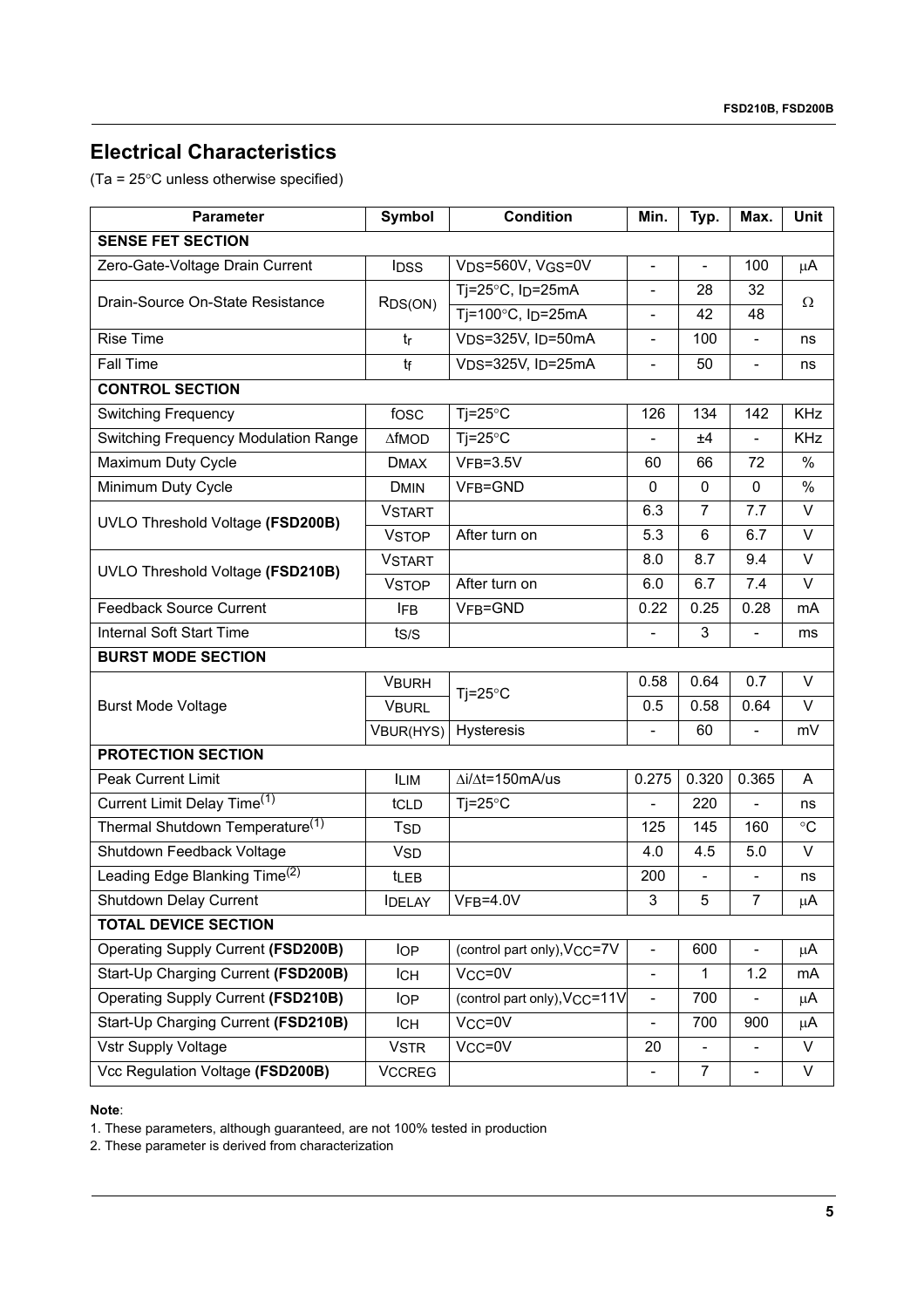# **Comparison Between FSDH565 and FSD210B**

| <b>Function</b>              | <b>FSDH565</b> | <b>FSD210B</b>            | <b>FSD210B Advantages</b>                                                                                                                                                                                                               |
|------------------------------|----------------|---------------------------|-----------------------------------------------------------------------------------------------------------------------------------------------------------------------------------------------------------------------------------------|
| Soft-Start                   | not applicable | 3 <sub>ms</sub>           | Gradually increasing current limit<br>during soft-start further reduces peak<br>current and voltage stresses<br>Eliminates external components used<br>for soft-start in most applications<br>Reduces or eliminates output<br>overshoot |
| <b>Switching Frequency</b>   | 100KHz         | 134KHz                    | Smaller transformer                                                                                                                                                                                                                     |
| <b>Frequency Modulation</b>  | not applicable | $±$ 4KHz                  | Reduced conducted EMI                                                                                                                                                                                                                   |
| <b>Burst Mode Operation</b>  | not applicable | Built into controller     | Improves light load efficiency<br>Reduces power consumption at no-<br>load<br>Transformer audible noise reduction                                                                                                                       |
| Drain Creepage at<br>Package | 1.02mm         | 3.56mm DIP<br>3.56mm LSOP | Greater immunity to arcing provoked<br>by dust, debris and other contami-<br>nants                                                                                                                                                      |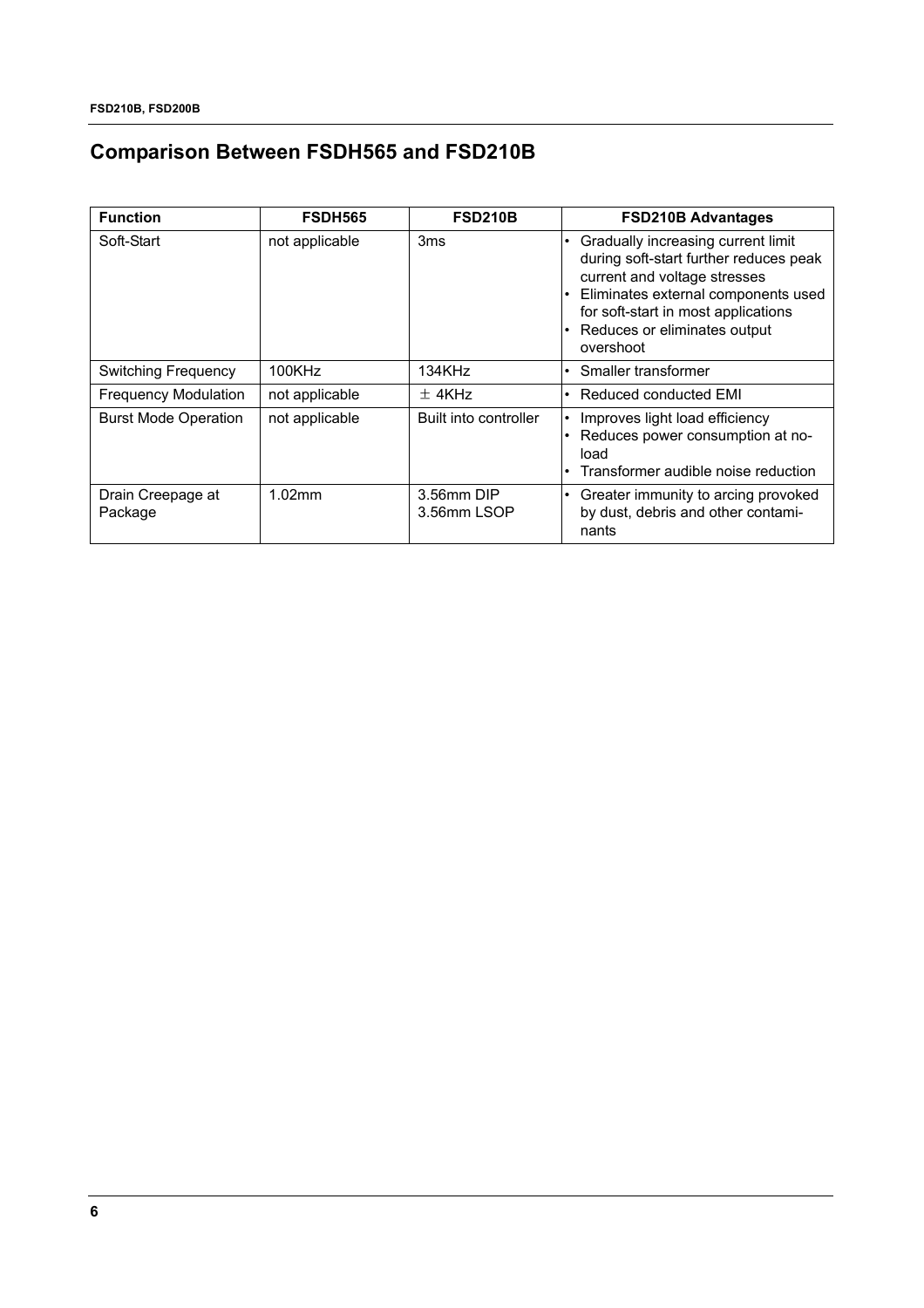### **Typical Performance Characteristics (Control Part)**

**(**These characteristic graphs are normalized at Ta = 25°C)







**Start Threshold Voltage (VSTART) vs. Ta**



Switching Frequency (fosc) vs. Ta *Operating Supply Current (IOP) vs. Ta* 



Peak Current Limit (ILIM) vs. Ta **Feedback Source Current (IFB) vs. Ta** 



**Stop Threshold Voltage (VSTOP) vs. Ta**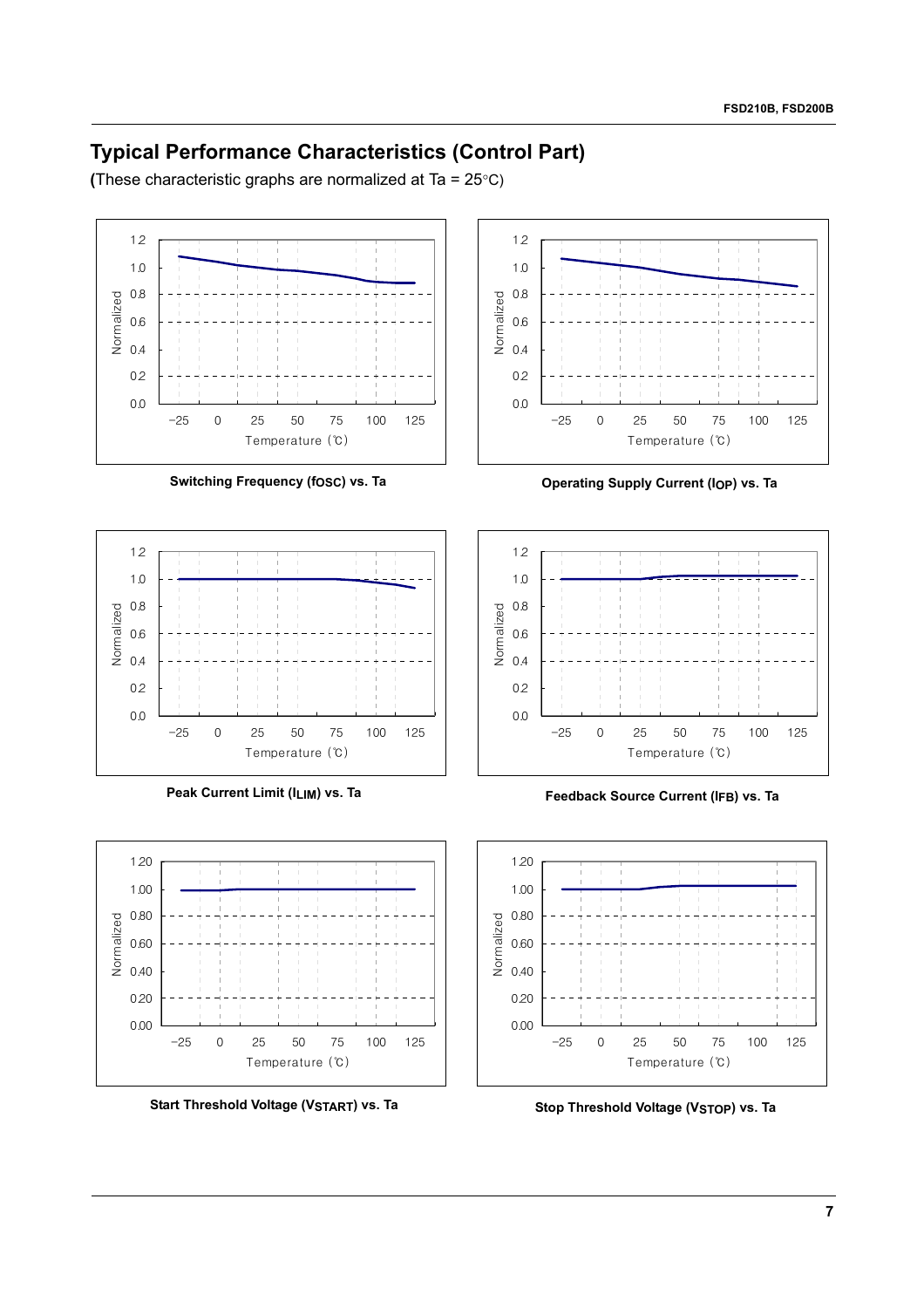# **Typical Performance Characteristics (Continued)**



Vcc Regulation Voltage vs. Ta (for FSD200B) Shutdown Feedback Voltage (VSD) vs. Ta







**Start Up Charging Current (ICH) vs. Ta (for FSD210B) Start Up Charging Current (ICH) vs. Ta (for FSD200B)**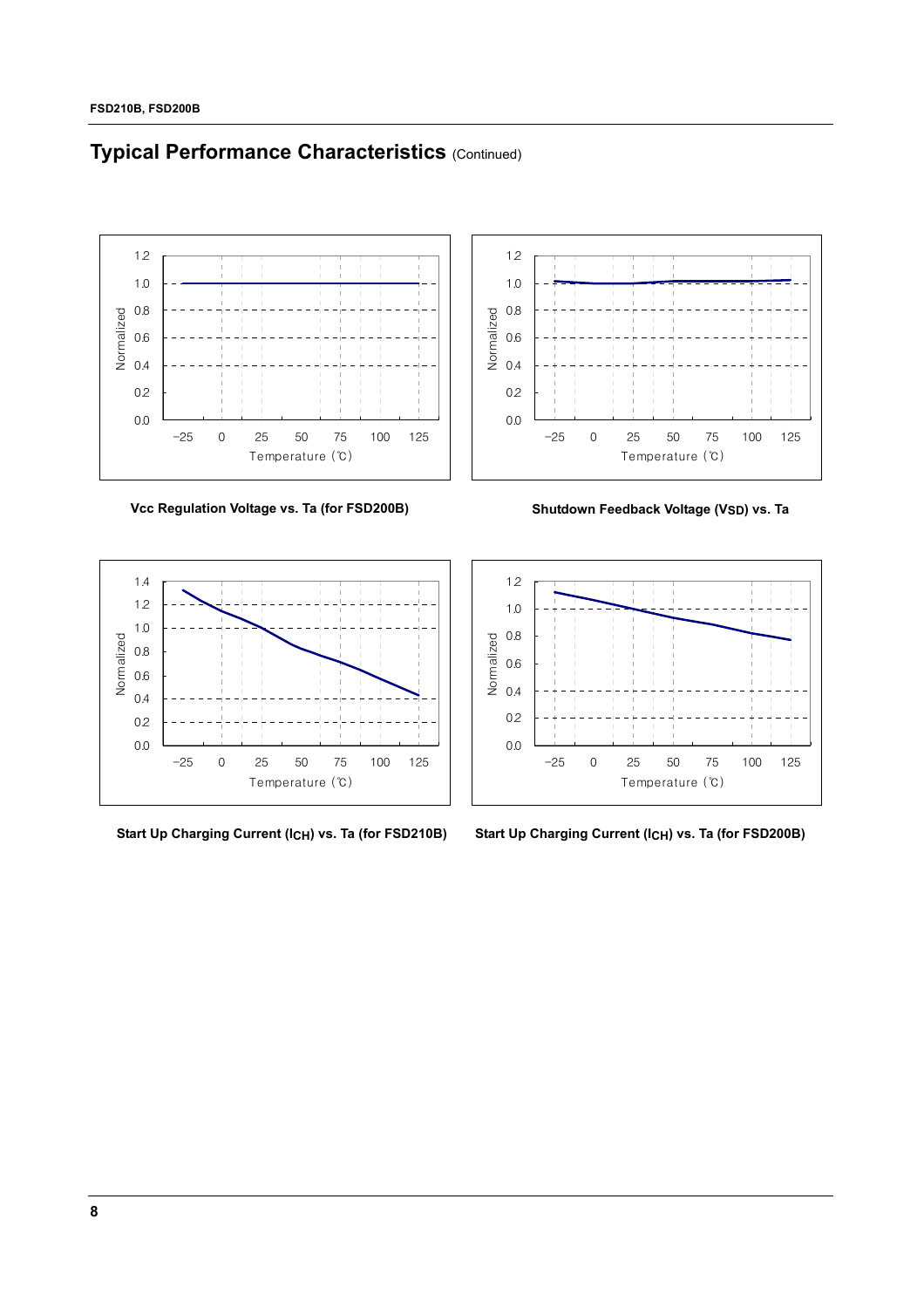### **Functional Description**

**1. Startup** : At startup, the internal high voltage current source supplies the internal bias and charges the external Vcc capacitor as shown in Figure 7. In the case of the FSD210B, when Vcc reaches 8.7V the device starts switching and the internal high voltage current source is disabled. The device is in normal operation provided that Vcc does not drop below 6.7V. After startup the bias is supplied from the auxiliary transformer winding. In the case of FSD200B, An internal high voltage regulator (HV Req.) located between Vstr pin and Vcc pin regulates the Vcc to be 7V and supplies operating current, thus FSD200B needs no auxiliary bias winding.

Calculating the Vcc capacitor is an important step to design with the FSD200B/210B. At initial start-up in the both devices, the maximum value of start operating current ISTART is about 100uA, which supplies current to UVLO and Vref Blocks. The charging current IVcc of the Vcc capacitor is equal to ISTR - 100uA. After Vcc reaches the UVLO start voltage only the bias winding supplies Vcc current to device. When the bias winding voltage is not sufficient, the Vcc level decreases to the UVLO stop voltage. At this time Vcc oscillates. In order to prevent this oscillation it is recommended that the Vcc capacitor be chosen to have the value between 10uF and 47uF.



**Figure 6. Internal Startup Circuit**

**2. Feedback Control** : The FSD200B/210B are voltage mode controlled devices as shown in Figure 8. Usually, an opto-coupler and KA431 type voltage reference are used to implement the feedback network. The feedback voltage is compared with an internally generated sawtooth waveform. This directly controls the duty cycle. When the KA431 reference pin voltage exceeds the internal reference voltage of 2.5V, the optocoupler LED current increases, the feedback voltage Vfb is pulled down and it reduces the duty cycle. This will happen when the input voltage increases or the output load decreases.



**Figure 7. Charging Vcc Capacitor through Vstr**



**Figure 8. PWM and Feedback Circuit**

**3. Leading Edge Blanking (LEB)** : At the instant the internal Sense FET is turned on, the primary side capacitance and secondary side rectifier diode reverse recovery typically cause a high current spike through the Sense FET. Excessive voltage across the Rsense resistor leads to incorrect feedback operation in the current mode PWM control. To counter this effect, the FPS employs a leading edge blanking (LEB) circuit. This circuit inhibits the PWM comparator for a short time (tLEB) after the Sense FET is turned on.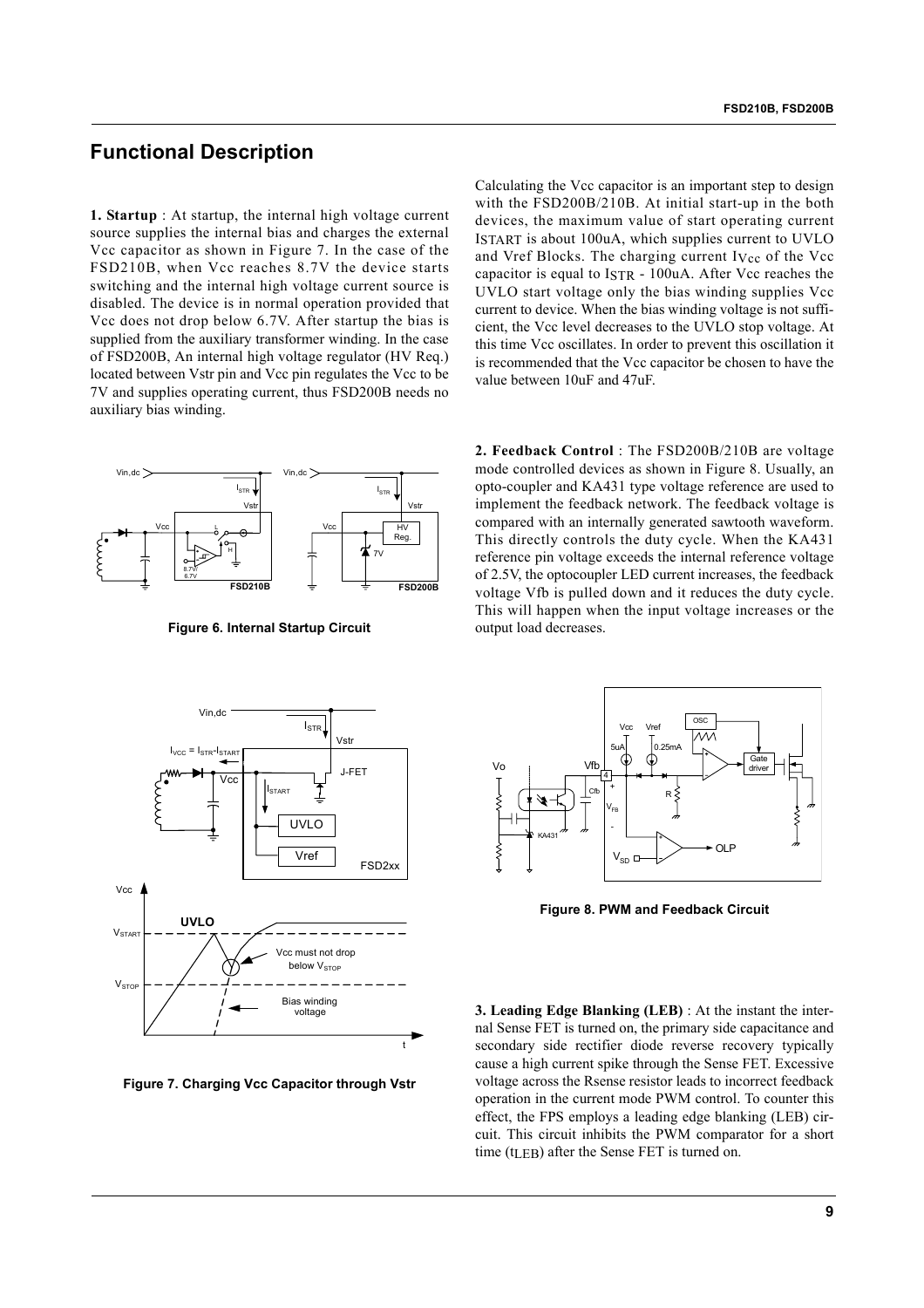**4. Protection Circuit** : The FSD200B/210B have 2 selfprotection functions : over load protection (OLP) and thermal shutdown (TSD). Because these protection circuits are fully integrated inside the IC without external components, the reliability is improved without increasing cost. Once a fault condition occurs, switching is terminated and the Sense FET remains off. This causes Vcc to fall. When Vcc reaches the UVLO stop voltage VSTOP (6.7V-FSD210B, 6V-FSD200B), the protection is reset and the internal high voltage current source charges the Vcc capacitor via the Vstr pin. When Vcc reaches the UVLO start voltage VSTART (8.7V-FSD210B, 7V-FSD200B), the device resumes its normal operation. In this manner, the auto-restart can alternately enable and disable the switching of the power Sense FET until the fault condition is eliminated.



**Figure 9. Protection Block**

**4.1 Over Load Protection (OLP) :** Overload is defined as the load current exceeding a pre-set level due to an unexpected event. In this situation, the protection circuit should be activated in order to protect the SMPS. However, even when the SMPS is operating normally, the over load protection (OLP) circuit can be activated during the load transition. In order to avoid this undesired operation, the OLP circuit is designed to be activated after a specified time to determine whether it is a transient situation or an overload situation. In conjunction with the Ipk current limit pin (if used) the current mode feedback path would limit the current in the Sense FET when the maximum PWM duty cycle is attained. If the output consumes more than this maximum power, the output voltage (Vo) decreases below its rating voltage. This reduces the current through the opto-coupler LED, which also reduces the opto-coupler transistor current, thus increasing the feedback voltage (VFB). If VFB exceeds 3V, the feedback input diode is blocked and the 5uA current source (IDELAY) starts to charge Cfb slowly up to Vcc. In this condition, VFB increases until it reaches 4.5V, when the switching operation is terminated as shown in Figure 10. The shutdown delay time is the time required to charge Cfb from 3V to 4.5V with 5uA current source.



**Figure 10. Over Load Protection (OLP)**

**4.2 Thermal Shutdown (TSD) :** The Sense FET and the control IC are integrated, making it easier for the control IC to detect the temperature of the Sense FET. When the temperature exceeds approximately 145°C, thermal shutdown is activated.

**5. Soft Start** : FSD200B/210B has an internal soft start circuit that gradually increases current through the Sense FET as shown in Figure 11. The soft start time is 3msec in FSD200B/210B.



**Figure 11. Internal Soft Start**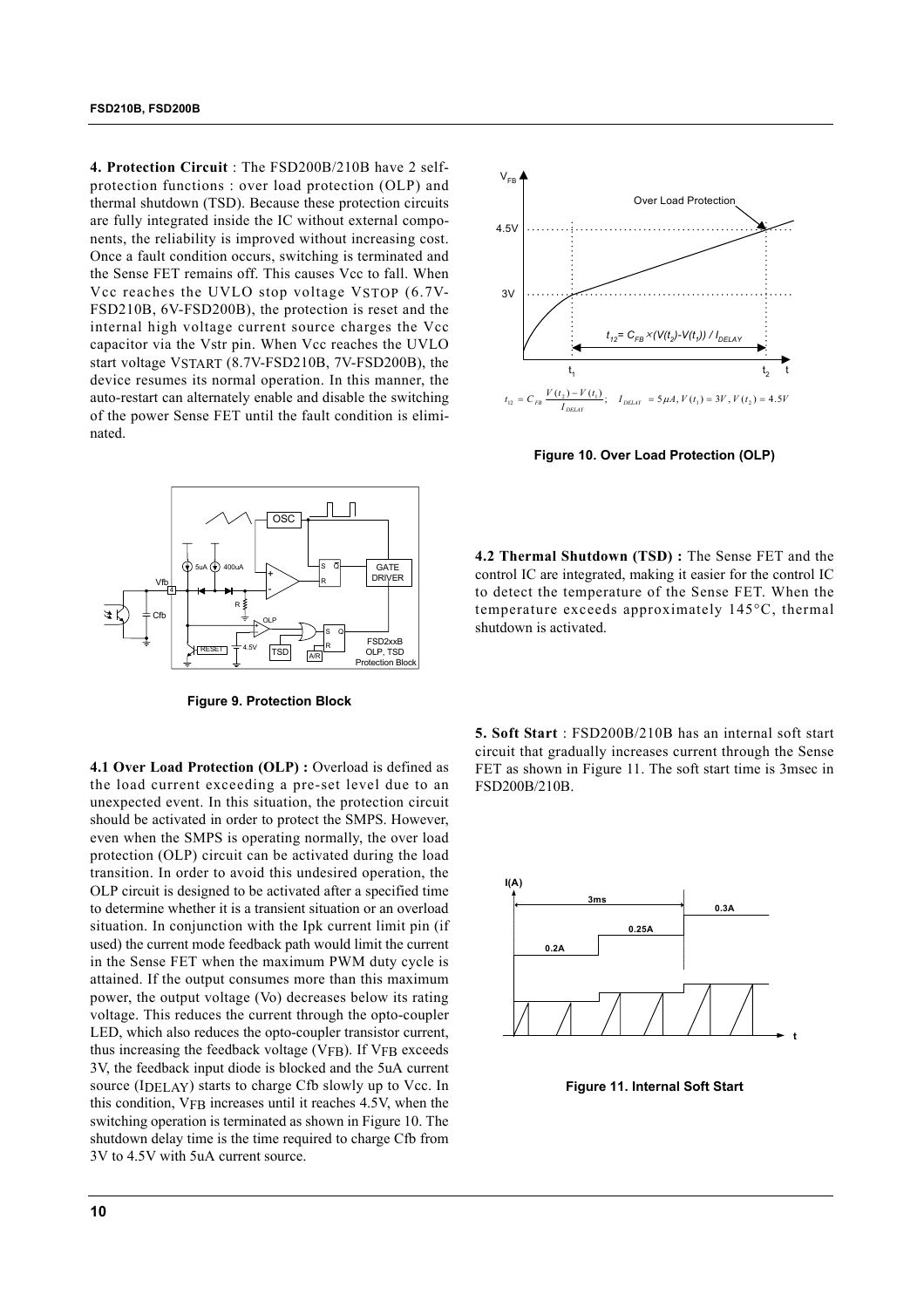**6. Burst operation :** In order to minimize the power dissipation in standby mode, the FSD200B/210B enter burst mode operation. As the load decreases, the feedback voltage decreases. The device automatically enters burst mode when the feedback voltage drops below VBURL(0.58V). At this point switching stops and the output voltages start to drop. This causes the feedback voltage to rise. Once is passes  $V$ BURH $(0.64V)$  switching starts again. The feedback voltage falls and the process repeats. Burst mode operation alternately enables and disables switching of the power MOSFET to reduce the switching loss in the standby mode.



**Figure 12. Burst Operation Function**

**7. Frequency Modulation** : Modulating the switching frequency of a switched power supply can reduce EMI by spreading the energy over a wider frequency range than the bandwidth measured by the EMI test equipment. The amount of EMI reduction is directly related to the depth of the reference frequency. As can be seen in Figure 13, the frequency changes from 130KHz to 138KHz in 4ms for the FSD200B/210B. Frequency modulation allows the use of a cost effective inductor instead of an AC input mode choke to satisfy the requirements of world wide EMI limits.



**Figure 13. Frequency Modulation Waveform**



**Figure 14. FSDH0165 Full Range EMI scan(100kHz, no Frequency Modulation) with charger set**



**Figure 15. FSD210B Full Range EMI scan(134kHz, with Frequency Modulation) with charger set**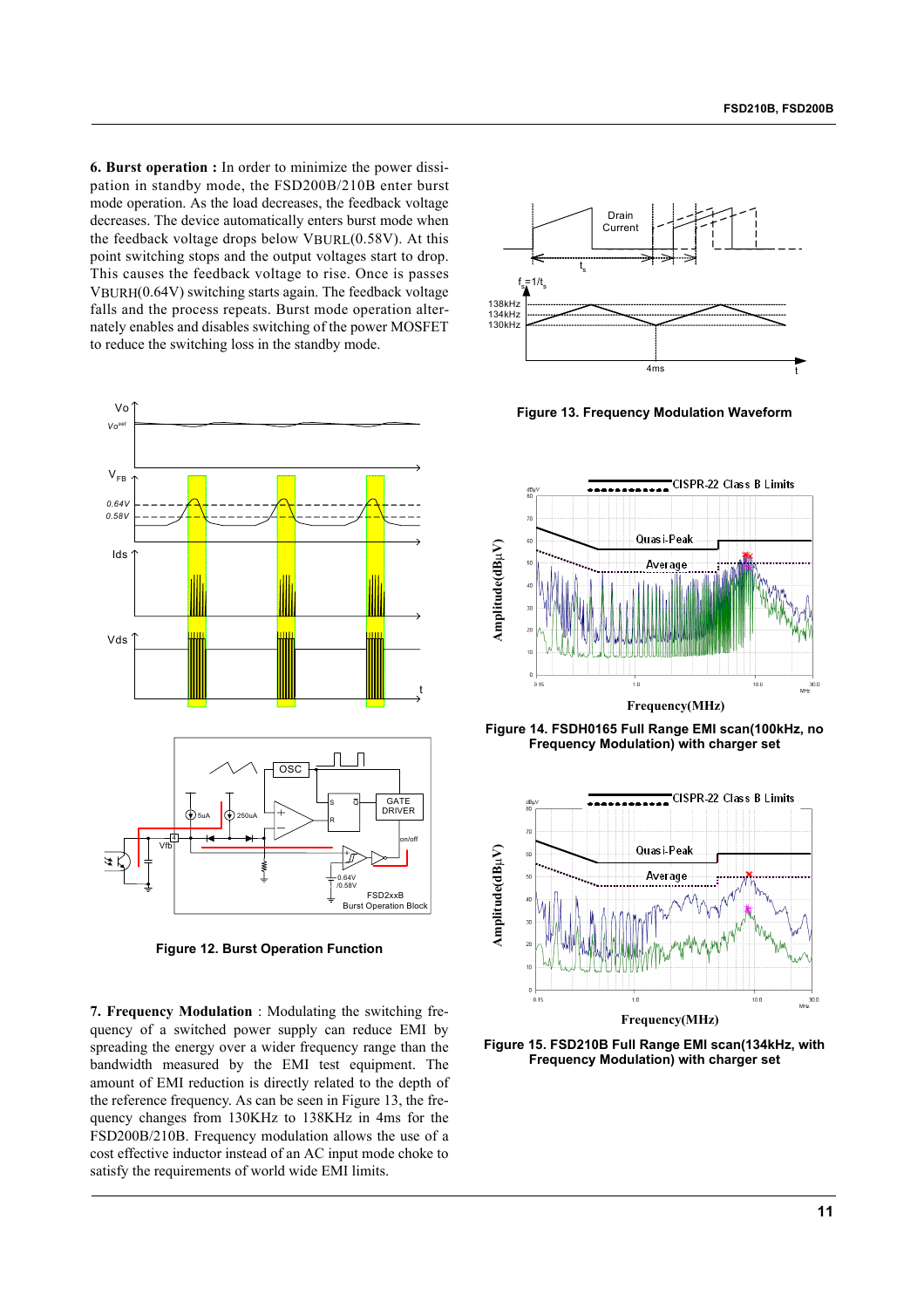### **Application Tips**

#### **1. Methods of Reducing Audible Noise**

Switching mode power converters have electronic and magnetic components, which generate audible noises when the operating frequency is in the range of 20~20,000 Hz. Even though they operate above 20 kHz, they can make noise depending on the load condition. Designers can employ several methods to reduce these noises. Here are three of these methods:

#### **Glue or Varnish**

The most common method involves using glue or varnish to tighten magnetic components. The motion of core, bobbin and coil and the chattering or magnetostriction of core can cause the transformer to produce audible noise. The use of rigid glue and varnish helps reduce the transformer noise. But, it also can crack the core. This is because sudden changes in the ambient temperature cause the core and the glue to expand or shrink in a different ratio according to the temperature.

#### **Ceramic Capacitor**

Using a film capacitor instead of a ceramic capacitor as a snubber capacitor is another noise reduction solution. Some dielectric materials show a piezoelectric effect depending on the electric field intensity. Hence, a snubber capacitor becomes one of the most significant sources of audible noise. It is considerable to use a zener clamp circuit instead of an RCD snubber for higher efficiency as well as lower audible noise.

#### **Adjusting Sound Frequency**

Moving the fundamental frequency of noise out of  $2~4$  kHz range is the third method. Generally, humans are more sensitive to noise in the range of 2~4 kHz. When the fundamental frequency of noise is located in this range, one perceives the noise as louder although the noise intensity level is identical. Refer to Figure 16. Equal Loudness Curves.

When FPS acts in Burst mode and the Burst operation is suspected to be a source of noise, this method may be helpful. If the frequency of Burst mode operation lies in the range of 2~4 kHz, adjusting feedback loop can shift the Burst operation frequency. In order to reduce the Burst operation frequency, increase a feedback gain capacitor (CF), opto-coupler supply resistor (RD) and feedback capacitor (CB) and decrease a feedback gain resistor (RF) as shown in Figure 17. Typical Feedback Network of FPS.



**Figure 16. Equal Loudness Curves**



**Figure 17. Typical Feedback Network of FPS**

#### **2. Other Reference Materials**

- **AN-4134**: Design Guidelines for Off-line Forward Converters Using Fairchild Power Switch (FPS<sup>TM</sup>)
- **AN-4137**: Design Guidelines for Off-line Flyback Converters Using Fairchild Power Switch (FPS)
- **AN-4138**: Design Considerations for Battery Charger Using Green Mode Fairchild Power Switch (FPS<sup>TM</sup>)
- **AN-4140**: Transformer Design Consideration for Off-line Flyback Converters using Fairchild Power Switch  $(FPS^{TM})$
- **AN-4141**: Troubleshooting and Design Tips for Fairchild Power Switch (FPSTM) Flyback Applications
- **AN-4147**: Design Guidelines for RCD Snubber of Flyback
- **AN-4148**: Audible Noise Reduction Techniques for FPS Applications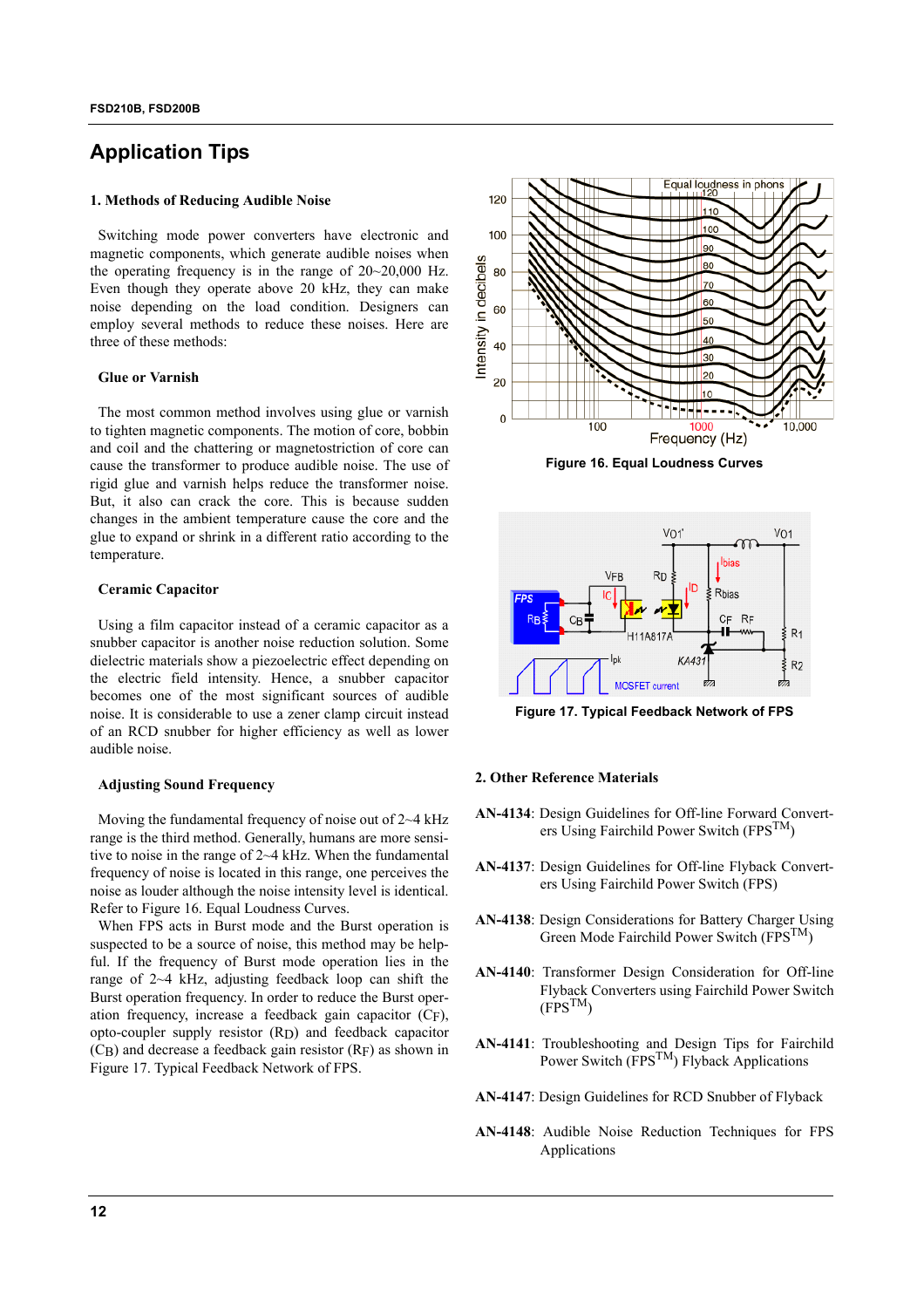### **Typical Application Circuit - 1**

| Application            | <b>Output power</b> | Input voltage               | <b>Output voltage (Max current)</b> |
|------------------------|---------------------|-----------------------------|-------------------------------------|
| Cellular Phone Charger | 3.38W               | Universal input (85-265Vac) | 5.2V (650mA)                        |

#### **Features**

- High efficiency (>67% at Universal Input)
- Low zero load power consumption (<100mW at 240Vac) with FSD210B
- Low component count
- Enhanced system reliability through various protection functions
- Internal soft-start (3ms)
- Frequency Modulation for low EMI

### **Key Design Notes**

- The constant voltage (CV) mode control is implemented with resistors R8, R9, R10 and R11, shunt regulator U2, feedback capacitor C9 and opto-coupler U3.
- The constant current (CC) mode control is designed with resistors R8, R9, R15, R16, R17 and R19, NPN transistor Q1 and NTC TH1. When the voltage across current sensing resistors R15,R16 and R17 is 0.7V, the NPN transistor turns on and the current through the opto coupler LED increases. This reduces the feedback voltage and duty ratio. Therefore, the output voltage decreases and the output current is regulated.
- The NTC(negative thermal coefficient) resistor is used to compensate the temperature characteristics of the transistor Q1.
- The zener diodes (ZD1, ZD2) are used to bypass the ESD or surge.



#### **1. Schematic**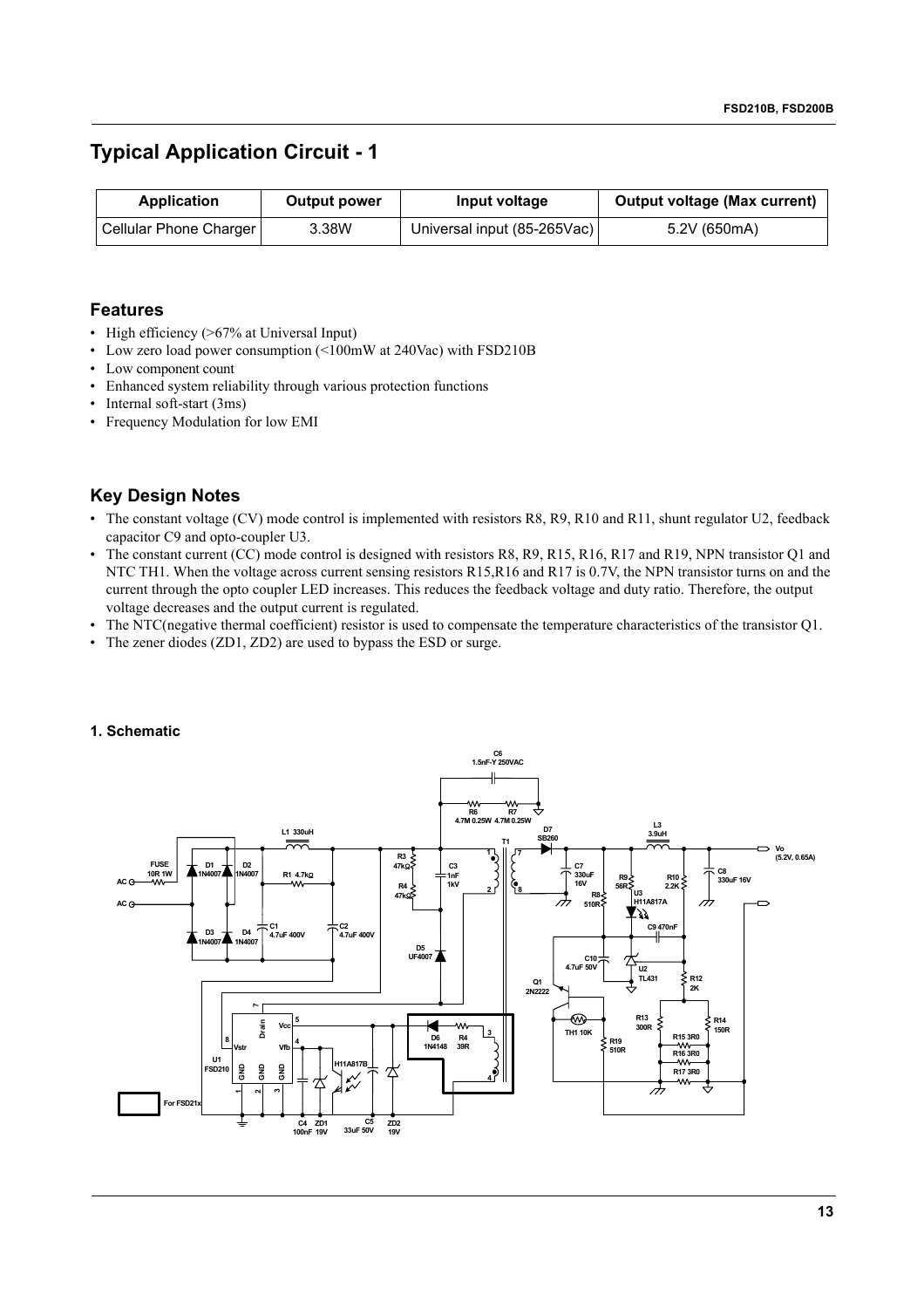#### **2. Transformer Schematic Diagram**



CORE : EE1616

#### **3. Winding Specification**

|                                                                                        | $Pin(S - F)$                                        | Wire                                                | Turns. | <b>Winding Method</b> |  |  |  |  |
|----------------------------------------------------------------------------------------|-----------------------------------------------------|-----------------------------------------------------|--------|-----------------------|--|--|--|--|
| W <sub>1</sub>                                                                         | $1 \rightarrow 2$                                   | $0.16$ $\sigma$ ×1                                  | 99     | Solenoid winding      |  |  |  |  |
| Insulation : Polyester Tape $t = 0.025$ mm, 2Layers                                    |                                                     |                                                     |        |                       |  |  |  |  |
| W <sub>2</sub>                                                                         | $4 \rightarrow 3$                                   | $0.16$ $\sigma$ ×1<br>18<br>Center Solenoid winding |        |                       |  |  |  |  |
| Insulation : Polyester Tape $t = 0.025$ mm, 2Layers                                    |                                                     |                                                     |        |                       |  |  |  |  |
| W <sub>3</sub><br>$0.16$ $\sigma$ ×1<br>Solenoid winding<br>50<br>1 $\rightarrow$ open |                                                     |                                                     |        |                       |  |  |  |  |
| Insulation : Polyester Tape $t = 0.025$ mm, 3Layers                                    |                                                     |                                                     |        |                       |  |  |  |  |
| $8 \rightarrow 7$<br>W4<br>$0.40 \times 1$<br>Solenoid winding<br>9                    |                                                     |                                                     |        |                       |  |  |  |  |
|                                                                                        | Insulation : Polyester Tape $t = 0.025$ mm, 3Layers |                                                     |        |                       |  |  |  |  |

#### **4. Electrical Characteristics**

|            | P in    | $S$ $p$ $e$ $c$ . | Remark                         |
|------------|---------|-------------------|--------------------------------|
| Inductance | $1 - 2$ | $1.6$ m H         | $1$ k $Hz$ , $1V$              |
| Leakage    | $1 - 2$ | 50 uH             | 3,4,7,8 short<br>$100KHz$ , 1V |

### **5. Core & Bobbin**

Core : EER1616 Bobbin : EER1616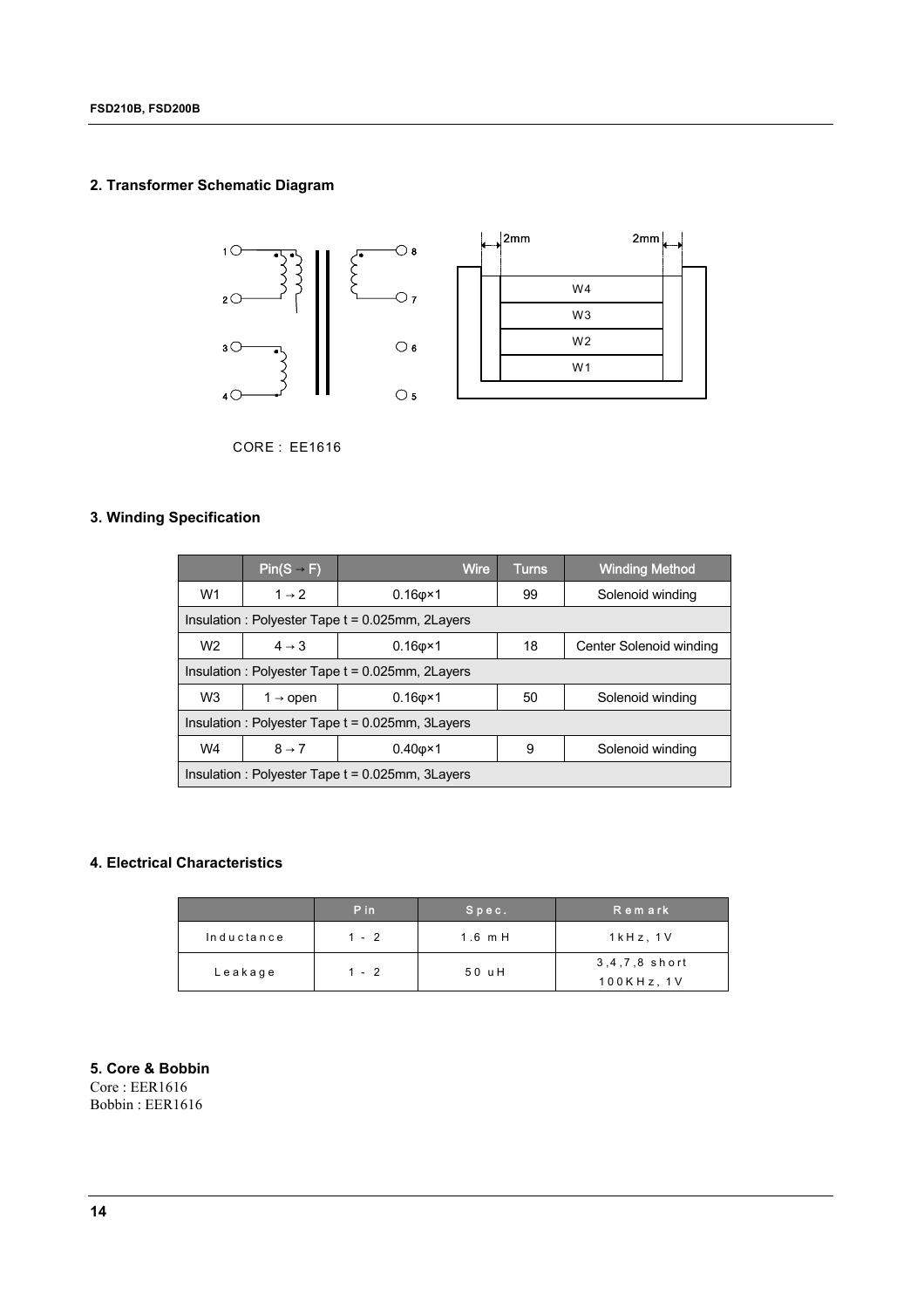### **Typical Application Circuit - 2**

| Application        | <b>Output power</b> | Input voltage         | <b>Output voltage (Max current)</b> |
|--------------------|---------------------|-----------------------|-------------------------------------|
|                    | .2W                 | DC $120 \sim 375V$    |                                     |
| Non-Isolation Buck |                     | (for Universal Input) | 12V (100mA)                         |

#### **Features**

- Non-Isolation Buck converter
- Low component count
- Enhanced system reliability through various protection functions

### **Key Design Notes**

- The output voltage(12V) is regulated with resistors R1, R2 and R3, zener diode D3, the transistor Q1 and the capacitor C2. While the FSD210B is off, diodes D1 and D2 are on. At this time the output voltage 12V is sensed by the feedback components listed above.
- R 680K is used to prevent the OLP(over load protection) at startup.
- R 8.2K is a dummy resistor to regulate output voltage in light load.

#### **1. Schematic**

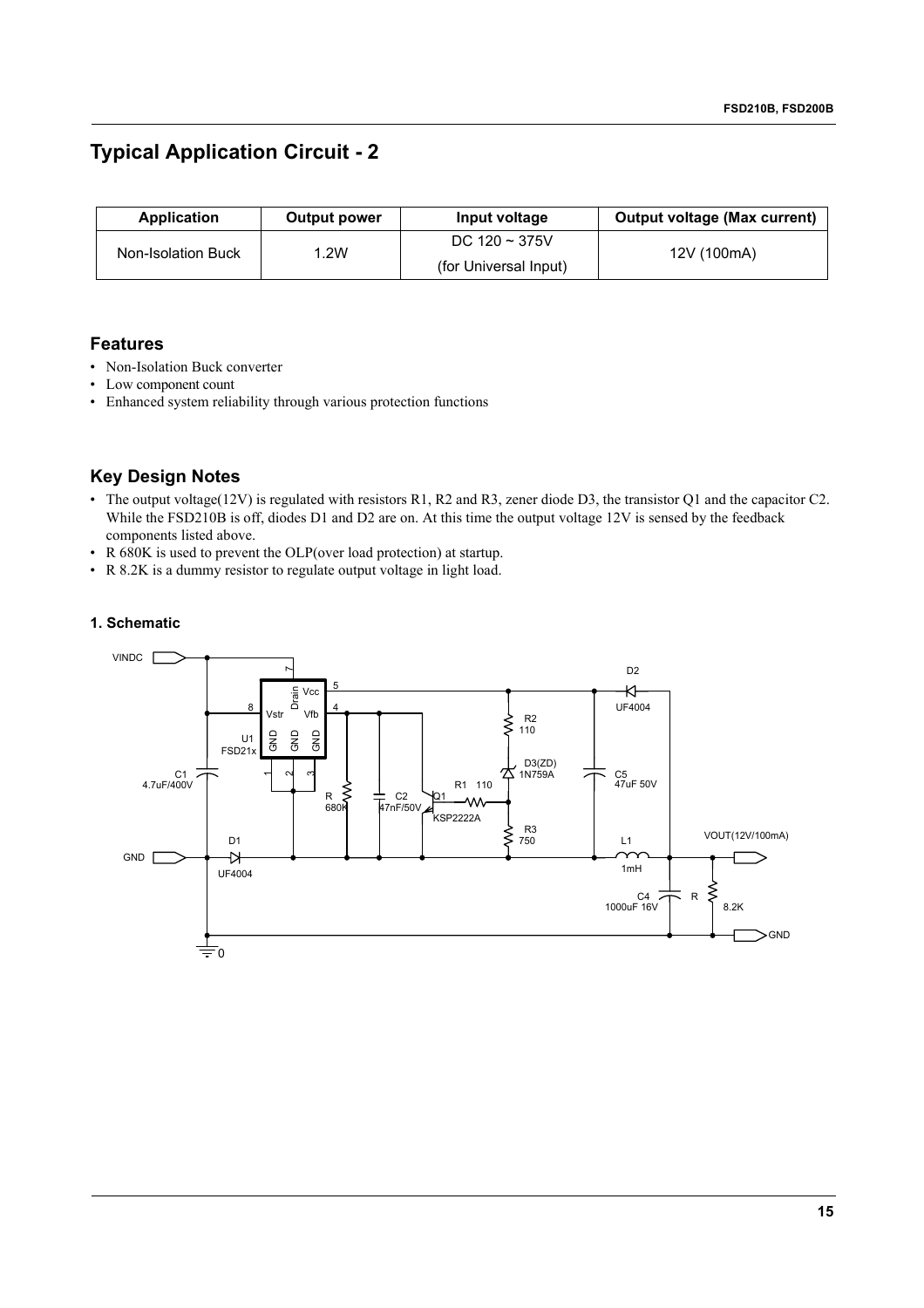# **Package Dimensions**







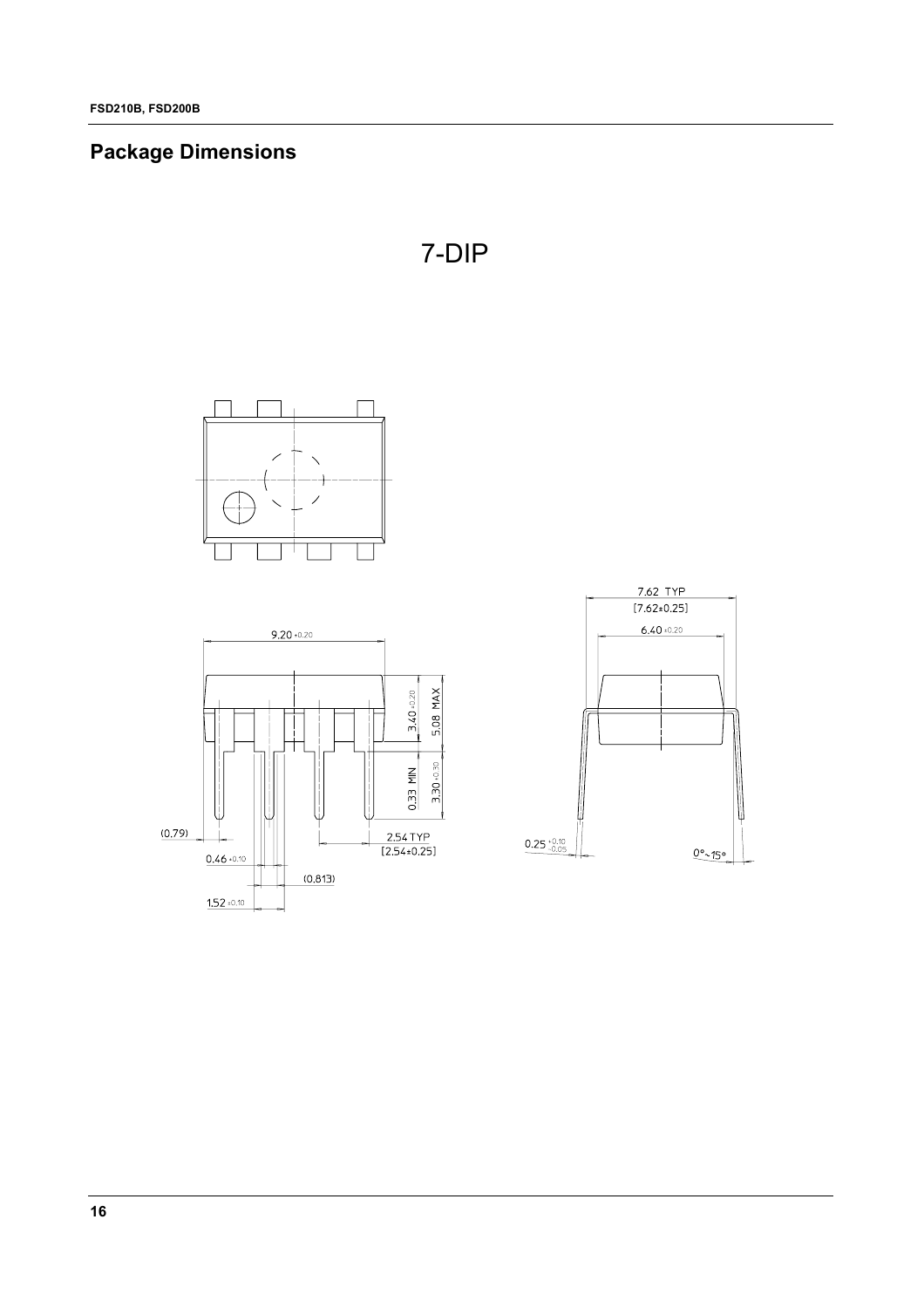# **Package Dimensions (Continued)**

7-LSOP